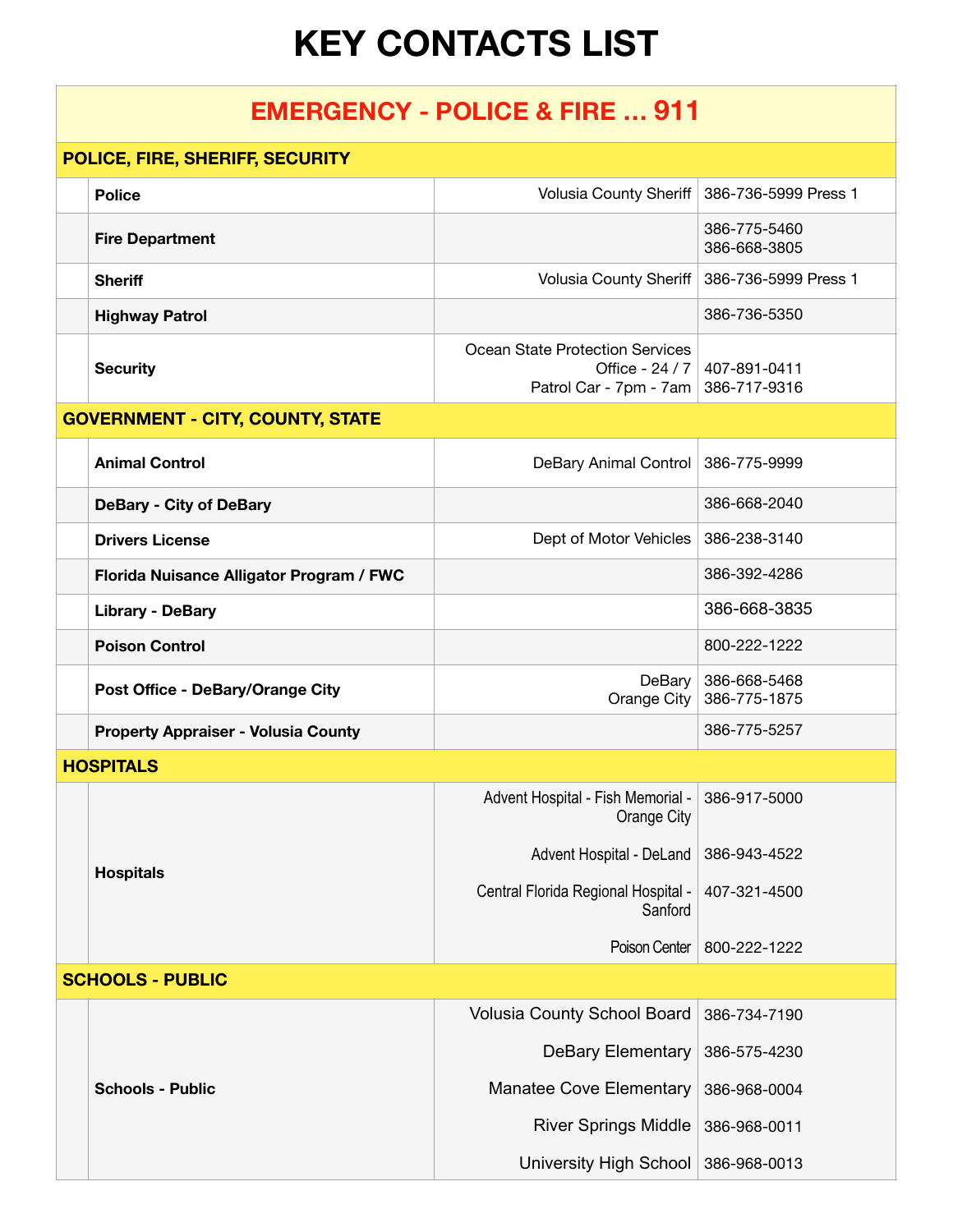| <b>UTILITIES</b> |                                                                                   |                                                                                            |                                             |
|------------------|-----------------------------------------------------------------------------------|--------------------------------------------------------------------------------------------|---------------------------------------------|
|                  |                                                                                   | Duke Energy                                                                                | 800-774-8744                                |
|                  | <b>Duke Energy - Electric</b>                                                     | Power Outage                                                                               | 800-228-8485                                |
|                  | <b>Gas - Florida Public Utilities</b>                                             |                                                                                            | 386-668-8600                                |
|                  |                                                                                   | Waste Pro                                                                                  | 386-788-8890                                |
|                  | <b>Trash &amp; Recycle</b>                                                        | Pickup<br>Garbage - Wednesday 6am<br>Recycling - Wednesday 6 am<br>Yard Waste - Friday 6am |                                             |
|                  | Water - Volusia County Water Dept                                                 | Water - Volusia County Water Dept   386-736-5971<br>Emergencies                            | 800-255-2069                                |
|                  | <b>HOA MANAGEMENT COMPANIES AND FEES</b>                                          |                                                                                            |                                             |
|                  |                                                                                   |                                                                                            | Phone: 407-682-3443<br>FAX: 407-682-0181    |
|                  |                                                                                   | Tina Yamada   X 1242                                                                       |                                             |
|                  |                                                                                   | Accounting, Roy Tang                                                                       | x1232                                       |
|                  |                                                                                   | Accts Payable & Collections<br>Penny Walker                                                | X1223                                       |
|                  | <b>Fairway Hills HOA Management Co</b>                                            | Accounts Receiveable                                                                       | x8002                                       |
|                  | <b>VistaCam</b><br>(Vista Community Association Management                        |                                                                                            |                                             |
|                  |                                                                                   | <b>FAIRWAY HILLS HOA</b><br><b>ASSOCIATION DUES</b><br>2021                                |                                             |
|                  |                                                                                   | Fairway Hills HOA<br>\$432 annually<br>Payable quarterly - \$144<br>Pay to VistaCam Mgt Co |                                             |
|                  |                                                                                   | Bono & Associates                                                                          | Phone: 407-233-3560<br>FAX:<br>407-233-3498 |
|                  | <b>Master HOA Management Company</b><br>(DeBary Plantation Community Association) | <b>MASTER ASSOCIATION DUES</b><br>2021                                                     |                                             |
|                  | <b>Bono &amp; Associates, Inc</b>                                                 | <b>Billed Annually in December</b><br>Due January 1<br>Pay to Bono & Associates Mgt Co     |                                             |
| <b>OTHER</b>     |                                                                                   |                                                                                            |                                             |
|                  | <b>DeBary Golf &amp; Country Club</b>                                             | General<br>Golf - Pro Shop                                                                 | 386-668-1705<br>x1                          |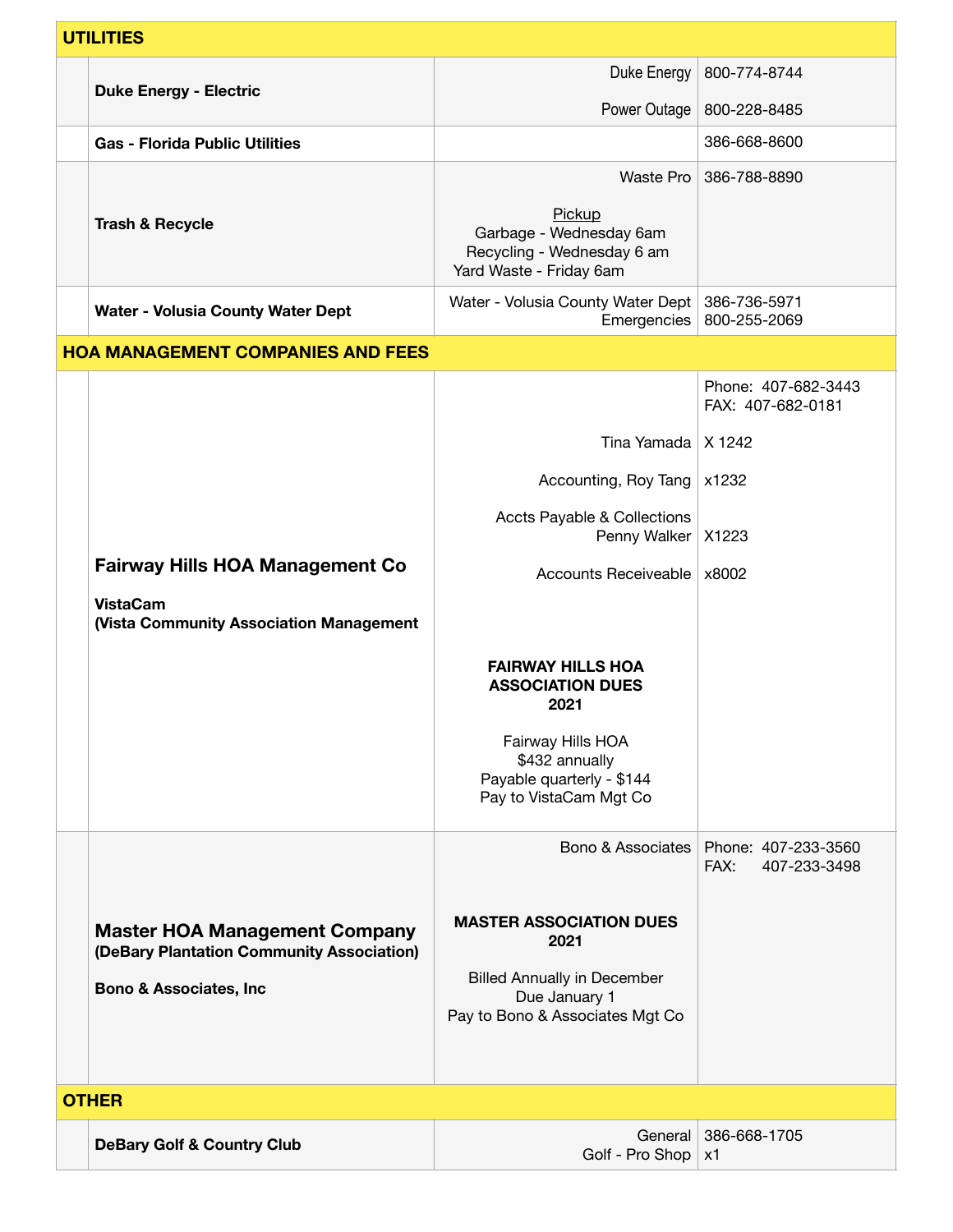| <b>Garage Sale Signs</b>            | Alternate: Barbara Newmark   386-216-3570                                                                                        | Prebble Bonnet   407-617-4440                                                               |
|-------------------------------------|----------------------------------------------------------------------------------------------------------------------------------|---------------------------------------------------------------------------------------------|
| Gate Access & Codes - Fairway Hills |                                                                                                                                  | Nancy McNamara   386-851-2416                                                               |
| <b>Gate Remote Openers</b>          | Order from The Jeffries Co.   FAX: 760-729-5640<br>P O Box 555<br>Fallbrook, CA 92088<br>Cost Approx \$25<br>(includes shipping) | Allstar Model #9931   Tele: 800-472-5595<br>email: sales@sallyj.com                         |
| Instacart / Publix Gate Code        | #7825                                                                                                                            |                                                                                             |
| <b>Security</b>                     | Ocean State Protection Services                                                                                                  | Office - 24 / 7   Office: 407-891-0411<br>Patrol Car - 7pm - 7am   Patrol Car: 386-717-9316 |
| <b>Website - Fairway Hills HOA</b>  | myfairwayhills.com                                                                                                               | Contact board member<br>for password                                                        |
| <b>Website - Master HOA</b>         | debaryplantationhoa.com                                                                                                          | Contact Bono & Assoc for<br>password                                                        |

## **SERVICE & REPAIR**

**The following Service and Repair providers are used by our HOA and/or our board members personally and would receive positive feedback from us. However, we do not guarantee them or their service. You may wish to do your own reference checks.**

| <b>Brick &amp; Wall Repair</b>            | Mayer Masonary<br>Dale Mayer              | 407-760-1534                                                    |
|-------------------------------------------|-------------------------------------------|-----------------------------------------------------------------|
| <b>Computer Maintenance and Repair</b>    | Chico-Kool<br>Tech - Frank Hernandez      | 386-878-3488                                                    |
| <b>Electrical</b>                         |                                           | Pat's Electric   386-775-7776                                   |
| <b>Emergency Generator Electrical</b>     |                                           | Guy Witscher   386-848-0322                                     |
| <b>Garage Door Repair</b>                 | Amana Garage Doors   386-999-1546<br>Sam  |                                                                 |
| <b>Golf Cart Repair</b>                   |                                           | $JC's   386-774-5782$                                           |
| Handyman                                  | Alex                                      | 386-668-1309<br>Cell: 386-801-3994                              |
| <b>Irrigation Inspection and Repair</b>   | Peerless<br>Randy                         | 386-747-9480<br>Dani   Land: 386-740-1330<br>Cell: 386-747-9485 |
| Landscaping                               | Charles Rackard                           | 321-377-8157                                                    |
| <b>Pavers</b>                             | A Complete Fix, Inc.<br>Wesley Wainwright | 386-626-3600                                                    |
| Pressure Washing - Roofs, Driveways, etc. | <b>HPW</b><br>Henry Zuniga                | 386-624-3858                                                    |
| <b>Rodent &amp; Critter Control</b>       | Wildlife Solutions DeLand 386-734-3334    |                                                                 |